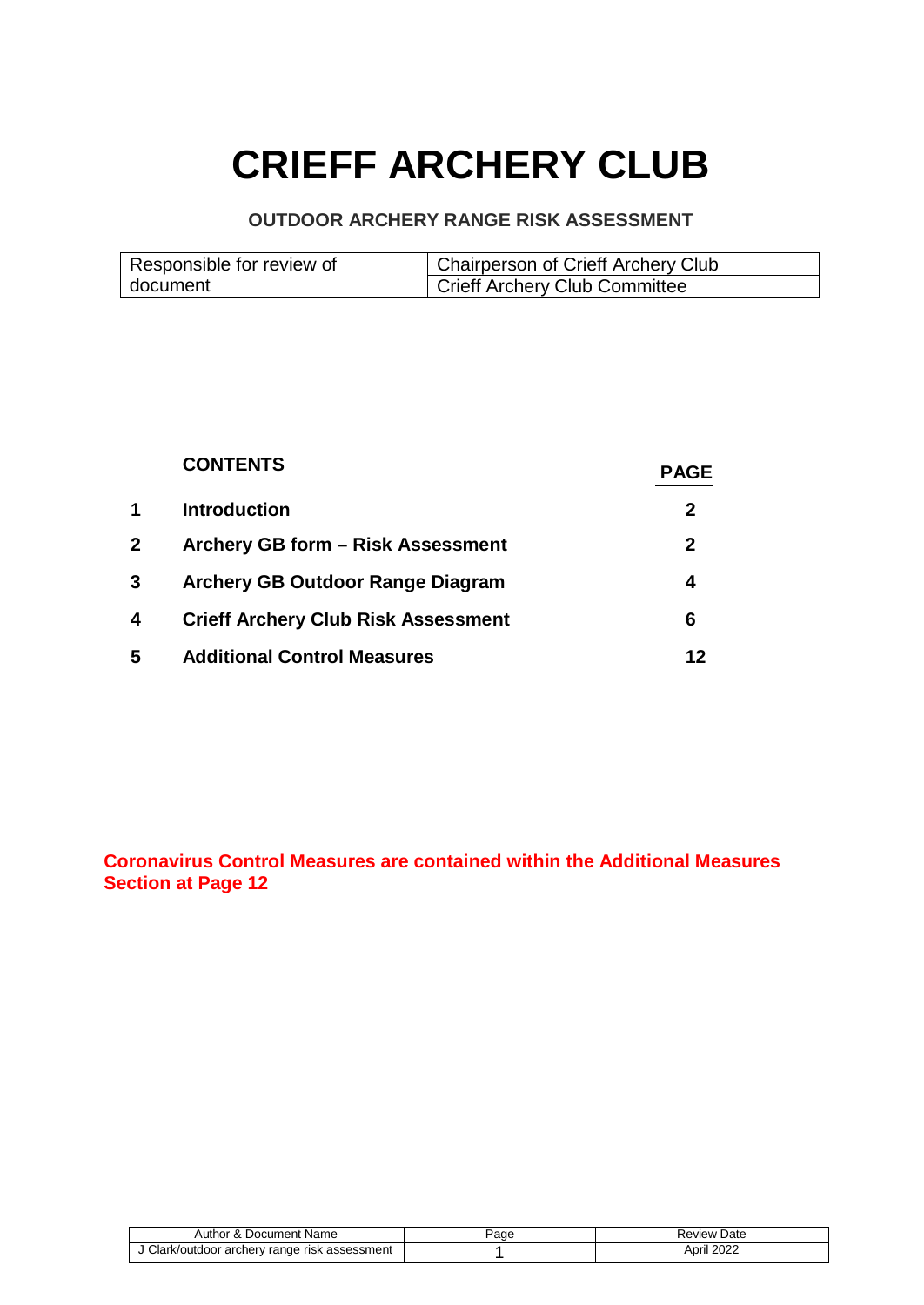#### **1. Introduction**

This document incorporates both the Archery GB and the Crieff Archery Club Risk Assessments. It must be noted that:

- Crieff Archery Club is affiliated to Archery GB and the Scottish Archery Association and is required to meet the national safety standards for archery.
- The Club is covered by Archery GB public liability insurance
- All archers within the club are members of Archery GB and as such must abide by the association rules and policies
- The Archery GB Risk Assessment must be reviewed annually in accordance with governance requirements

## **2. ARCHERY GB TEMPLATE: RISK ASSESSMENT FORM**

#### *CRIEFF ARCHERY CLUB – OUTDOOR RANGE RISK ASSESSMENT*

**Venue: Crieff and Strathearn Rugby Club, Braidhaugh Playing Fields, Crieff – (part of rugby pitch area)**

#### **Name and position of person doing check:**

Alex Cargill Club Chairman James Clark Club Treasurer

#### **Date of check: 01 May 2020**

#### **1. SHOOTING/TRAINING AREA**

*Check that the area and surroundings are safe and free from obstacles.*

#### **Is the area fit and appropriate for activity? Yes**

#### Note:

- a. The outdoor range layout meets or exceeds the Archery GB minimum safety requirements. Details attached as per page 7.
- b. The outdoor range is clearly marked off during times of shooting with signage and safety tape barriers put in place. Details attached as per page 8.
- c. Access to facilities outside the range for use by general public are maintained at all times e,g, dog bin and paths.

| Author & Document Name                      | 'age | Review Date |
|---------------------------------------------|------|-------------|
| Clark/outdoor archery range risk assessment |      | April 2022  |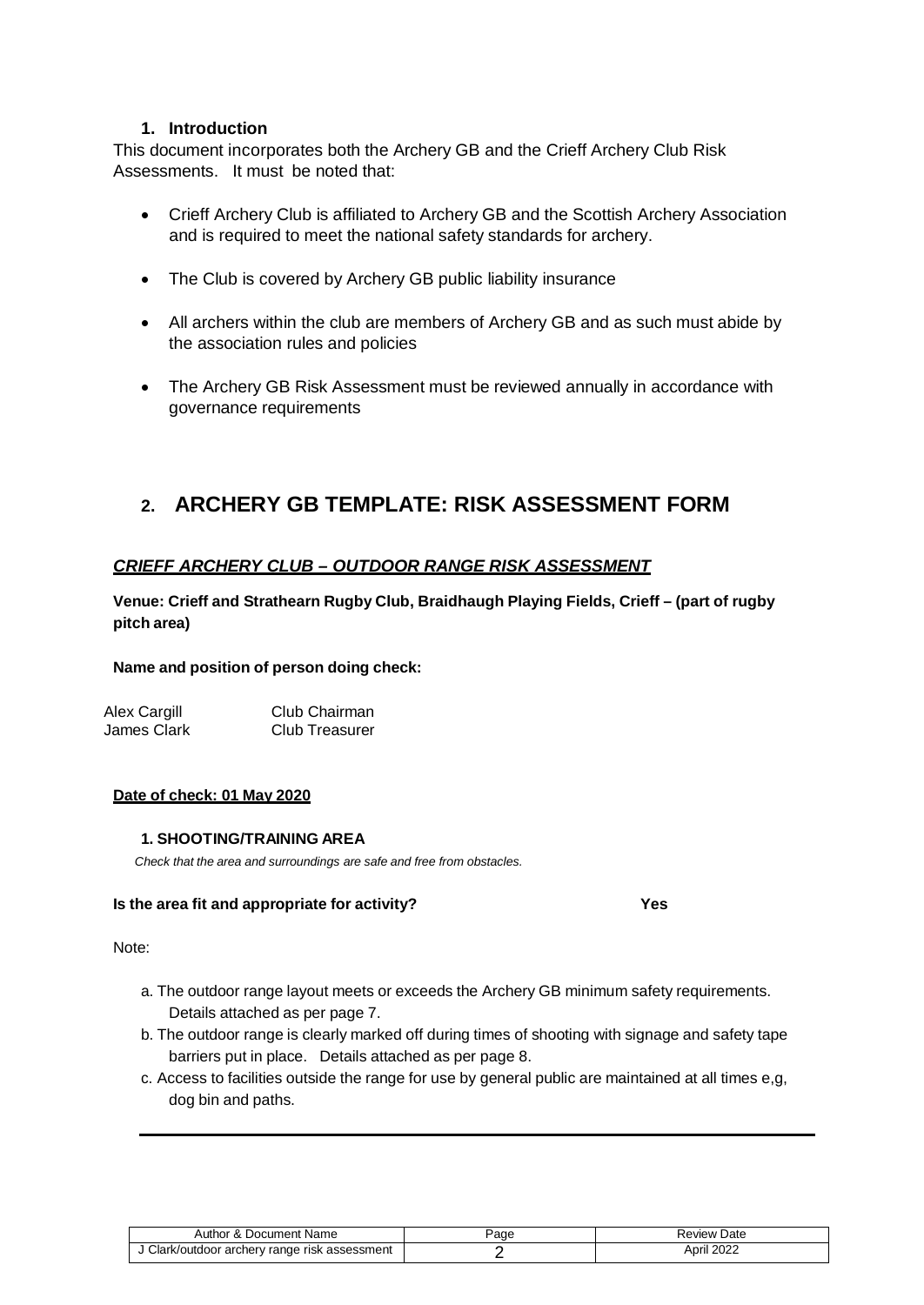#### **2. EQUIPMENT**

*Check that it is fit and sound for activity and suitable for age group/ability.*

#### **Is the equipment safe and appropriate for activity? Yes**

Note:

- a. Visual check of range is carried out before archery commences and a detailed count of returning equipment is undertaken at end of shoot to ensure no pins or other items are left in the field.
- b. Carbon arrows are prohibited by the club. This is to ensure that all arrows used can be detected by metal detectors should the need arise.
- c. All archers are responsible for ensuring their own equipment is in good working order.

#### **3. PARTICIPANTS**

*Check that the attendance register is up to date with medical information and contact details. Check that participants are appropriately attired for the activity.*

| Is the Member Register in order?                                                                     | <b>Yes</b> |  |
|------------------------------------------------------------------------------------------------------|------------|--|
| (Please note: the club holds no medical information as per Data Protection legislation requirements) |            |  |

#### **Are participants appropriately attired and safe for activity? Yes**

Note:

- a. Members are aware of the proper attire for the practice of archery and would not be allowed to shoot if inappropriately dressed.
- b. Members are responsible for the setting up of their own equipment and that they must do so in a safe manner

#### **4. EMERGENCY POINTS**

*Check that emergency vehicles can access facilities, and that a working telephone is available with access to emergency numbers.*

#### **Are emergency access points checked and operational? Yes**

• Gap in the fence for access by ambulance and any other emergency vehicle that may require to enter the field.

#### **Is a working telephone available? Yes**

• As an outdoor venue, a mobile telephone would be used. Mobile signal has been checked to ensure that phones can be used in an emergency.

| Author & Document Name                      | 'age | Review Date |
|---------------------------------------------|------|-------------|
| Clark/outdoor archery range risk assessment |      | April 2022  |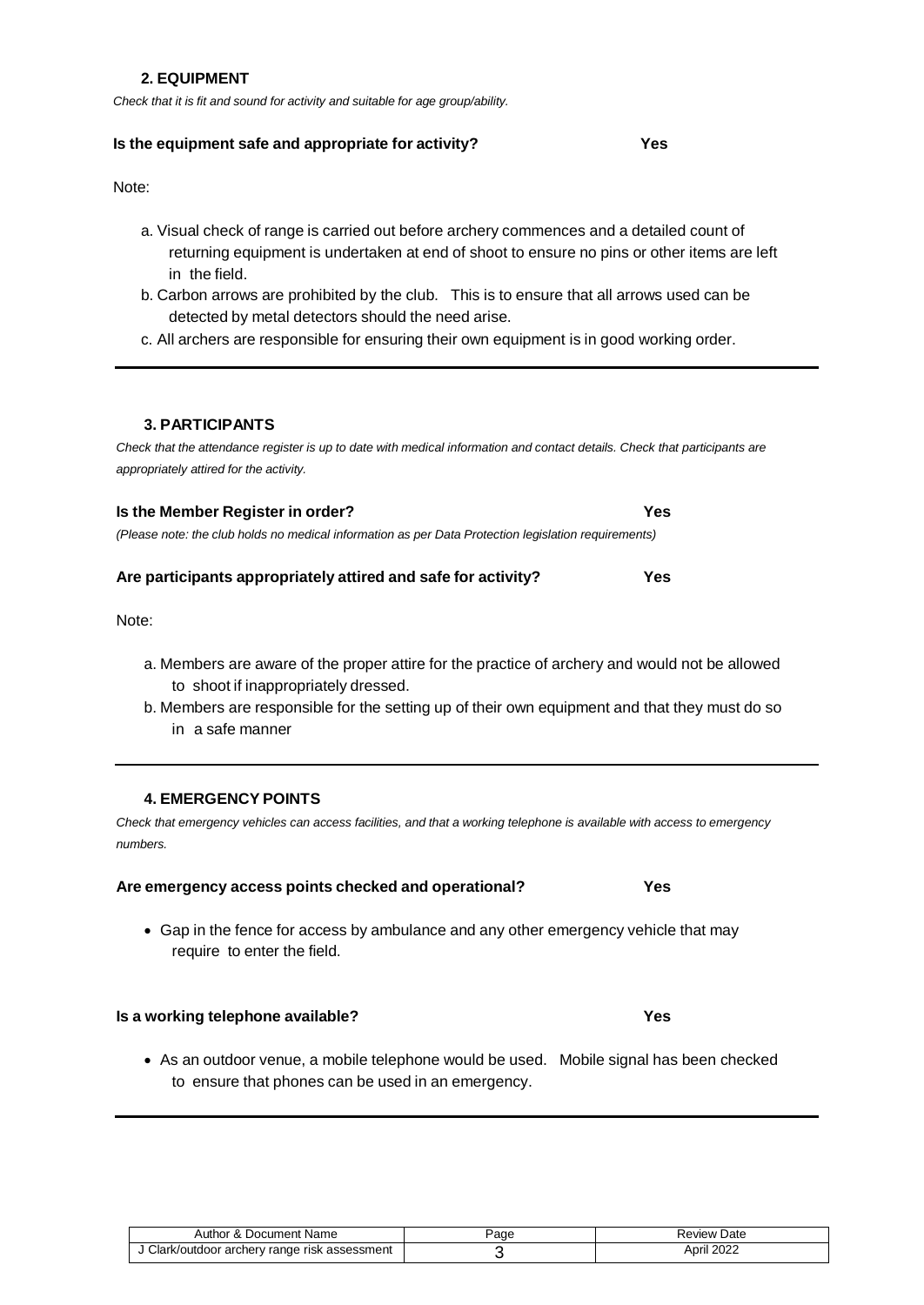#### **5. SAFETY INFORMATION**

*Check that evacuation procedures are published and posted somewhere for all to see. Ensure that volunteers and staff have access to information relating to health and safety.*

#### **Are emergency procedures published and accessible to those with responsibility for sessions in the club? No**

- a. As an outside venue, there are no fire or emergency procedures in place other than "return to the car-park area and await instructions" from the Field Captain/Rangemaster.
- b. If a member of the club required medical assistance, the Field Captain/Rangemaster would contact emergency services using their mobile phone.
- c. A first aid kit is available for members to access for self treatment of minor injuries.

SIGNED: Alex Cargill ( electronic signature ) DATE: 1/5/20

Name: Alexander Cargill

N.B. *A new risk assessment form must be completed at the start of each season.*

| Author & Document Name                      | 'age | Review Date |
|---------------------------------------------|------|-------------|
| Clark/outdoor archery range risk assessment |      | April 2022  |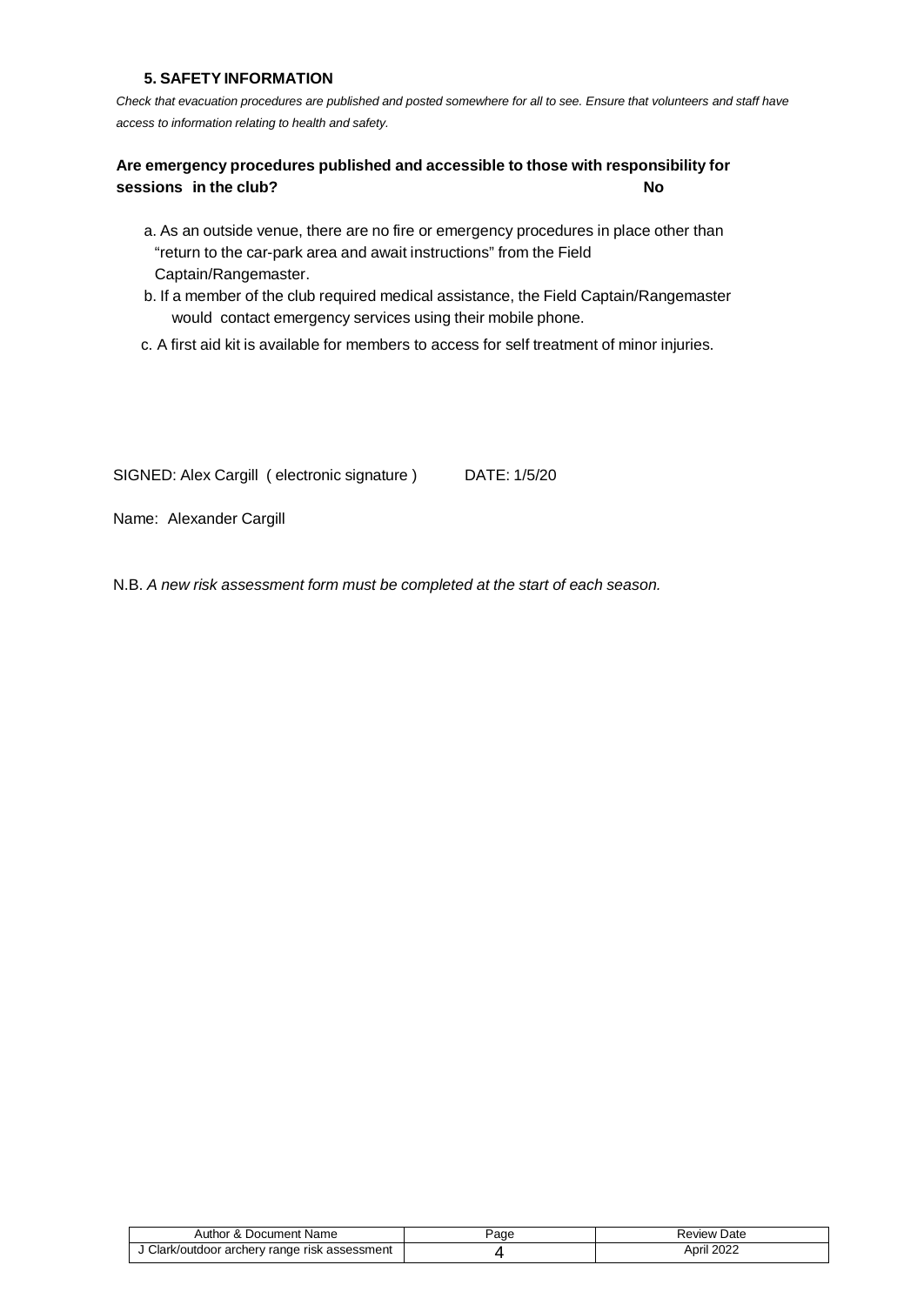## **3. ARCHERY GB ARCHERY OUTDOOR - RANGE LAYOUT**

*(Extract from Archery GB Rules of Shooting)*





| Document Name ،<br>Author<br>$\alpha$       | Page | Date<br>Review |
|---------------------------------------------|------|----------------|
| Clark/outdoor archery range risk assessment |      | April 2022     |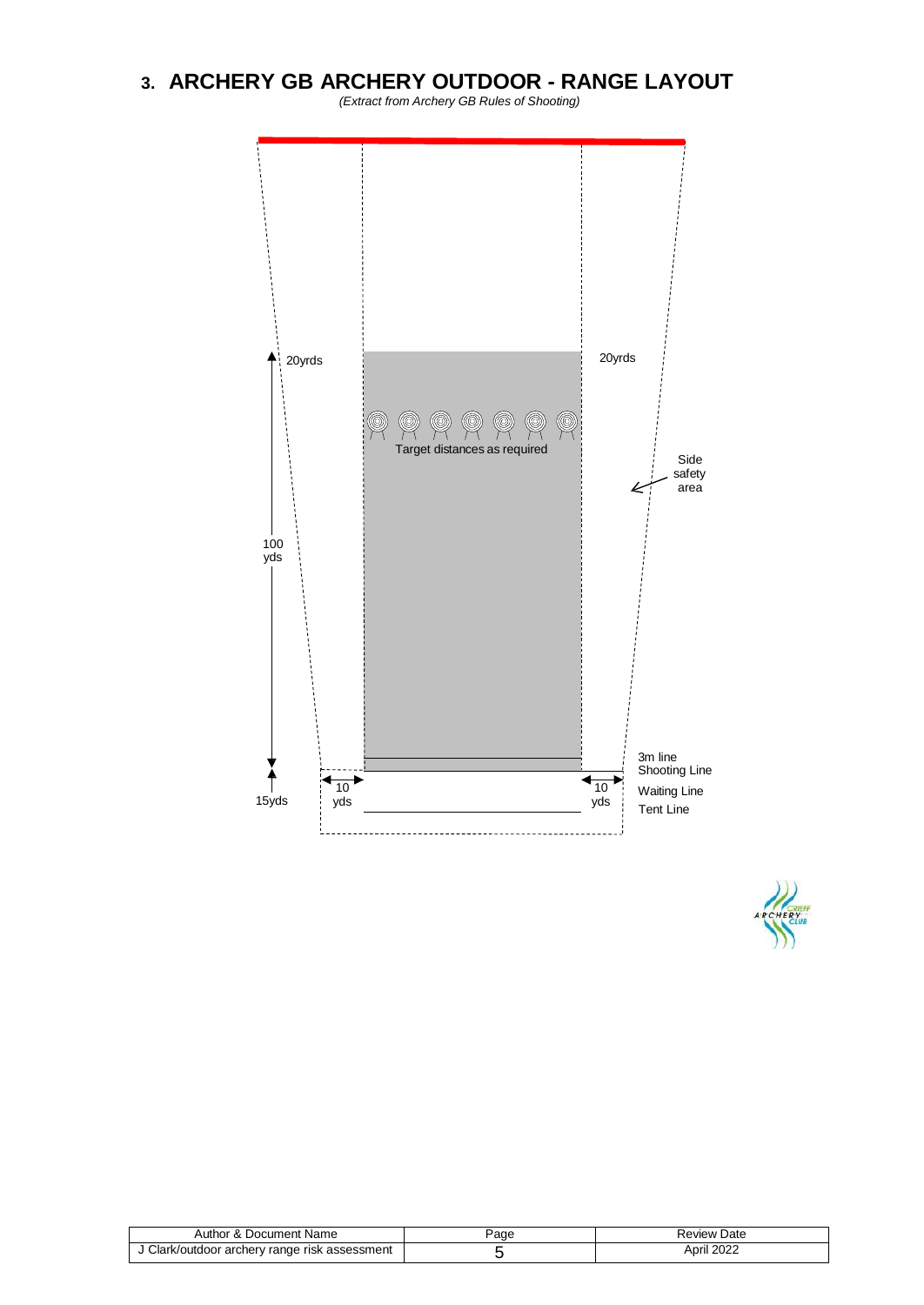

## **4. Crieff Archery Club – Archer & Specific Risk Assessment Document**

#### General Risks

Hazards and associated risks have been identified for the practice of archery and these along with the control measures and risk ratings are noted below. The risk matrix used in regards of risk rating is available via the Health and Safety Executive (HSE) website and is as follows:

|                |                 | Potential severity of harm         |                    |                          |
|----------------|-----------------|------------------------------------|--------------------|--------------------------|
|                |                 | <b>Slightly Harmful</b><br>Harmful |                    | <b>Extremely Harmful</b> |
|                |                 |                                    | 2                  | з                        |
|                | Highly unlikely | Trivial                            | <b>Tolerable</b>   | <b>Moderate</b>          |
|                |                 |                                    | 2                  | з                        |
| Likelihood of  | Unlikely        | <b>Tolerable</b>                   | <b>Moderate</b>    | <b>Substantial</b>       |
| harm occurring |                 | 2                                  | 4                  | 6                        |
|                | Likely          | <b>Moderate</b>                    | <b>Substantial</b> | Intolerable              |
|                | з               | з                                  | 6                  | 9                        |

Risk Rating in respect to Archery Practice – Severity x Liklihood = Risk Rating

- 1- 2 Trivial to tolerable risk no actions required unless a solution to issue becomes available
- 3-8 Moderate to substantial risk shooting can continue as long as controls to manage the identified risks are in place and are robustly managed
- 9 High Risk Shooting can **NOT** continue until risk level has been reduced.

| Author &<br>Document Name ،                 | Page | <b>Review Date</b> |
|---------------------------------------------|------|--------------------|
| Clark/outdoor archery range risk assessment |      | April 2022         |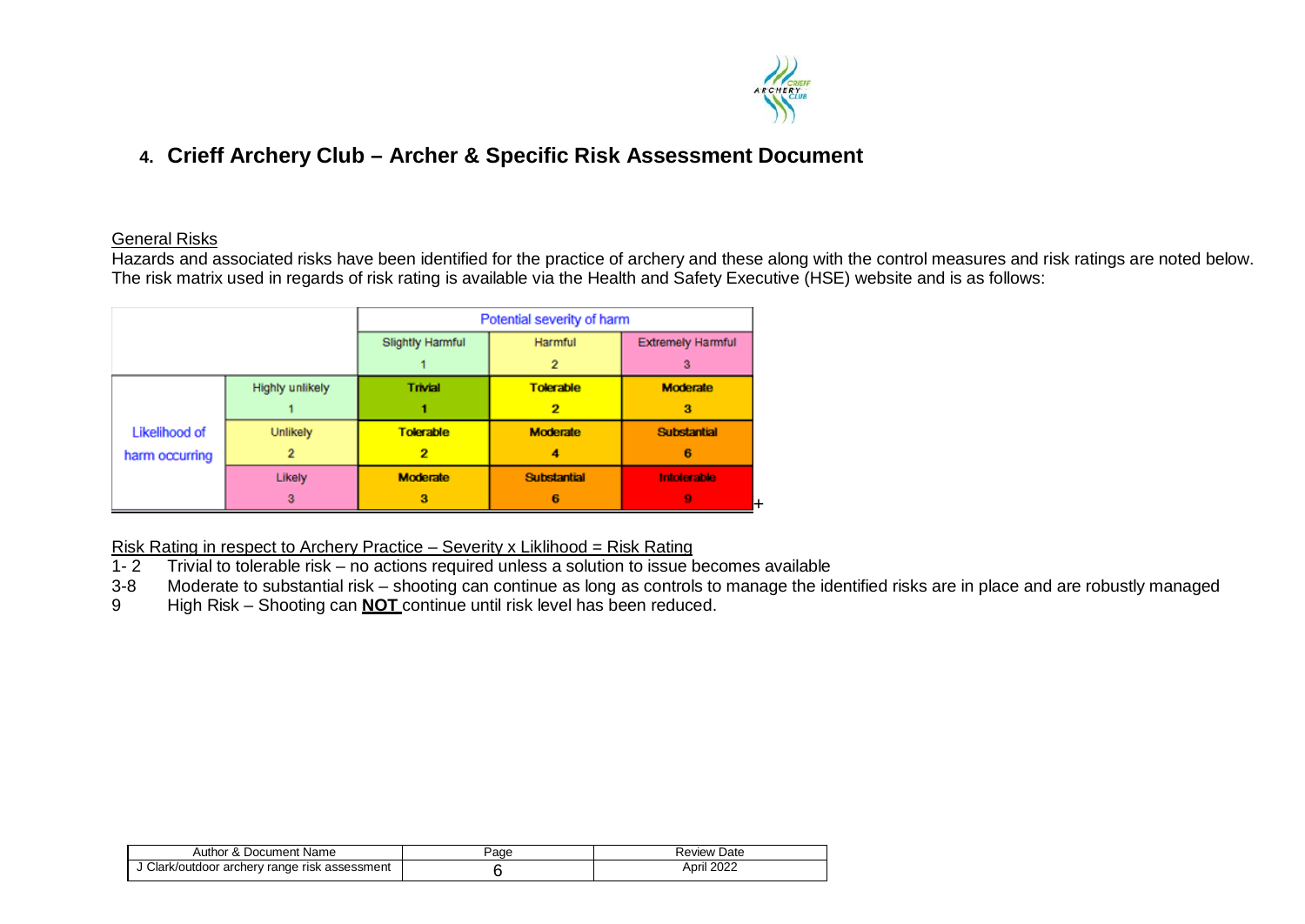

# **Risk Assessment: Crieff Archery Club**

| What are the hazards?                                                                      | Who might be harmed and<br>how?                               | <b>Control Measures - What are you</b><br>already doing?                                                                                                                                                                                                                                                                                                                    | Do you need to do anything else to<br>control this risk?                                                                           | <b>Severity</b> | Likelihood     | <b>Risk</b> |
|--------------------------------------------------------------------------------------------|---------------------------------------------------------------|-----------------------------------------------------------------------------------------------------------------------------------------------------------------------------------------------------------------------------------------------------------------------------------------------------------------------------------------------------------------------------|------------------------------------------------------------------------------------------------------------------------------------|-----------------|----------------|-------------|
| Manual Handling $-$<br>setting up and removal of<br>Boss and repositioning<br>during shoot | Club members - muscle<br>injury :- possible wood<br>splinter. | Movement of Target/Boss -<br>Trolley/Bogey used for transporting<br>bosses and other equipment to and<br>from storage container.                                                                                                                                                                                                                                            | Continued observation of practice                                                                                                  | 2               | $\overline{2}$ | 4           |
|                                                                                            |                                                               | Target/Boss - Target/Boss's are<br>placed in the range and the stands<br>are pegged down to ensure they do<br>not blow over in the wind. All<br>target bosses are secured to the<br>frames or tied to the ground to<br>ensure no risk to the archer whilst<br>recovering arrows. Club members<br>instructed on how to move boss's in<br>a safe manner gloves are available. |                                                                                                                                    |                 |                |             |
| No warm up before or<br>cool down after shooting                                           | Club members - muscle<br>injury                               | All club members given advice on<br>warm up and cool down during<br>beginners course                                                                                                                                                                                                                                                                                        | Club members to be reminded<br>periodically of the importance of<br>appropriate warm up and cool down -<br>use the club newsletter |                 |                |             |

| Author & Document Name                      | ⊵aαe | Review Date |
|---------------------------------------------|------|-------------|
| Clark/outdoor archery range risk assessment |      | April 2022  |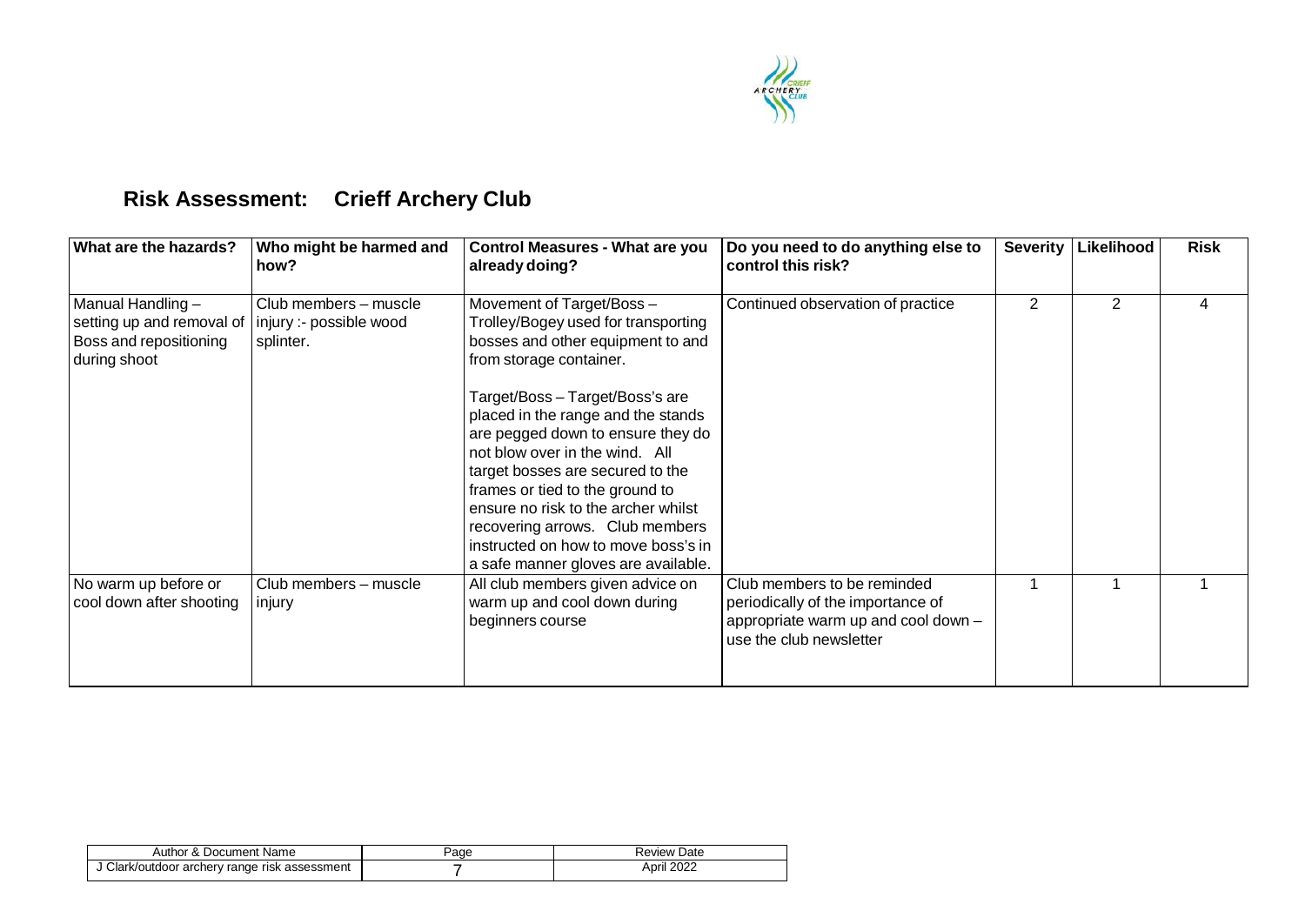

| What are the hazards?                           | Who might be harmed and<br>how?                         | <b>Control Measures - What are you</b><br>already doing?                                                                                                                                                                                                                                                                                                                                                                                                                   | Do you need to do anything else to<br>control this risk? | <b>Severity</b> | Likelihood | <b>Risk</b> |
|-------------------------------------------------|---------------------------------------------------------|----------------------------------------------------------------------------------------------------------------------------------------------------------------------------------------------------------------------------------------------------------------------------------------------------------------------------------------------------------------------------------------------------------------------------------------------------------------------------|----------------------------------------------------------|-----------------|------------|-------------|
| Walking onto the range<br>before it is safe     | Club members - body injury                              | All club members are made aware<br>of safety rules during the beginner's<br>course. All members follow the<br>Field Captains/Rangemaster<br>instructions to ensure safety is<br>paramount at all times. Archers<br>will regulate other archers in order<br>to ensure best and safe practice.                                                                                                                                                                               | Continued observation of practice                        | 3               | 1          | 3           |
| People/animals straying<br>into the safety area | People/Animals - body injury<br>if walk into arrow path | Outdoor range is marked to Archery<br>GB standards to ensure safety<br>zones are in place. Outdoor range<br>is in a clear, visible area to ensure<br>no one can approach undetected.<br>Hazard tape and warning signage is<br>placed at edge of marked range<br>area to warn persons of archery<br>practice. Archers monitor site at all<br>times during outdoor shooting.<br>Emergency stop process in place<br>which can be initiated by any club<br>member at any time. | Continued observation                                    | 3               | 1          | 3           |
| Slip, Trip and Fall<br>hazards                  | Club members - body injury                              | All members are aware of necessity<br>to wear appropriate footwear to take<br>into account the ground surface.<br>Ground area checked to ensure no<br>unknown risks.<br>Any identified trip hazards are<br>removed from range area.                                                                                                                                                                                                                                        | Continued observation of practice                        |                 | 1          |             |

| Author & Document Name                        | ⊎aαe | Review Date |
|-----------------------------------------------|------|-------------|
| J Clark/outdoor archery range risk assessment |      | April 2022  |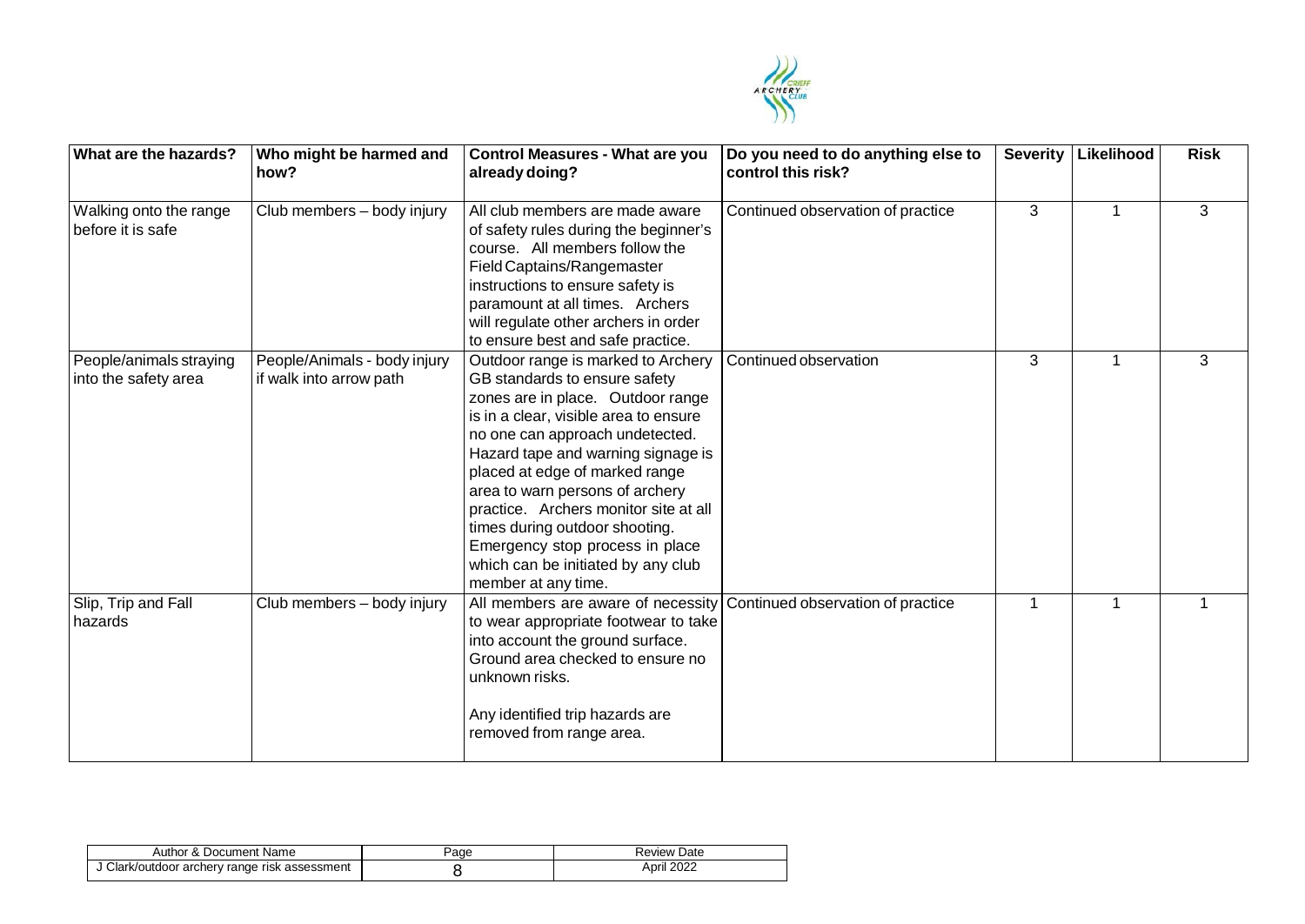

| What are the hazards?                                 | Who might be harmed and<br>how?                                          | <b>Control Measures - What are you</b><br>already doing?                                                                                                                                                                                                                   | Do you need to do anything else to<br>control this risk? | <b>Severity</b> | Likelihood | <b>Risk</b> |
|-------------------------------------------------------|--------------------------------------------------------------------------|----------------------------------------------------------------------------------------------------------------------------------------------------------------------------------------------------------------------------------------------------------------------------|----------------------------------------------------------|-----------------|------------|-------------|
| Weather $-$ e.g. wind,<br>heat                        | Club members - affected by<br>weather conditions                         | Targets are secured to ground.<br>Archers are aware they must adjust<br>for windy weather.<br>Field Captain/Rangemaster<br>continually assesses conditions and<br>cancels shoot if required.                                                                               | Continued observation of practice                        |                 | 1          |             |
|                                                       |                                                                          | Archers are reminded to wear<br>appropriate clothing for the weather<br>conditions and ensure they remain<br>hydrated in warm weather.                                                                                                                                     |                                                          |                 |            |             |
| Running towards targets                               | Club members - Slip, trip or<br>fall. Body injury if run onto<br>arrows. | Running in archery range is<br>forbidden and is covered within the<br>beginner's course. Activity in the<br>range is monitored and controlled<br>by the Field Captain/Rangemaster.<br>Archers will regulate other archers<br>in order to ensure best and safe<br>practice. | Continued observation of practice                        | 1               | 1          | 1           |
| Catching clothing, arm,<br>ear or hair with bowstring | Club members - bruising or<br>tissue damage on forearm,                  | Long hair, earrings and lose<br>clothing tied up or removed before<br>shooting commences and is<br>covered within the beginner's<br>course.<br>Arm Braces to be worn by archers<br>who have issues with bruising on<br>forearm.                                            | Continued observation of practice                        |                 | 1          |             |

| r & Document Name<br>Author                 | <b>Page</b> | Date<br>Review |
|---------------------------------------------|-------------|----------------|
| Clark/outdoor archery range risk assessment |             | April 2022     |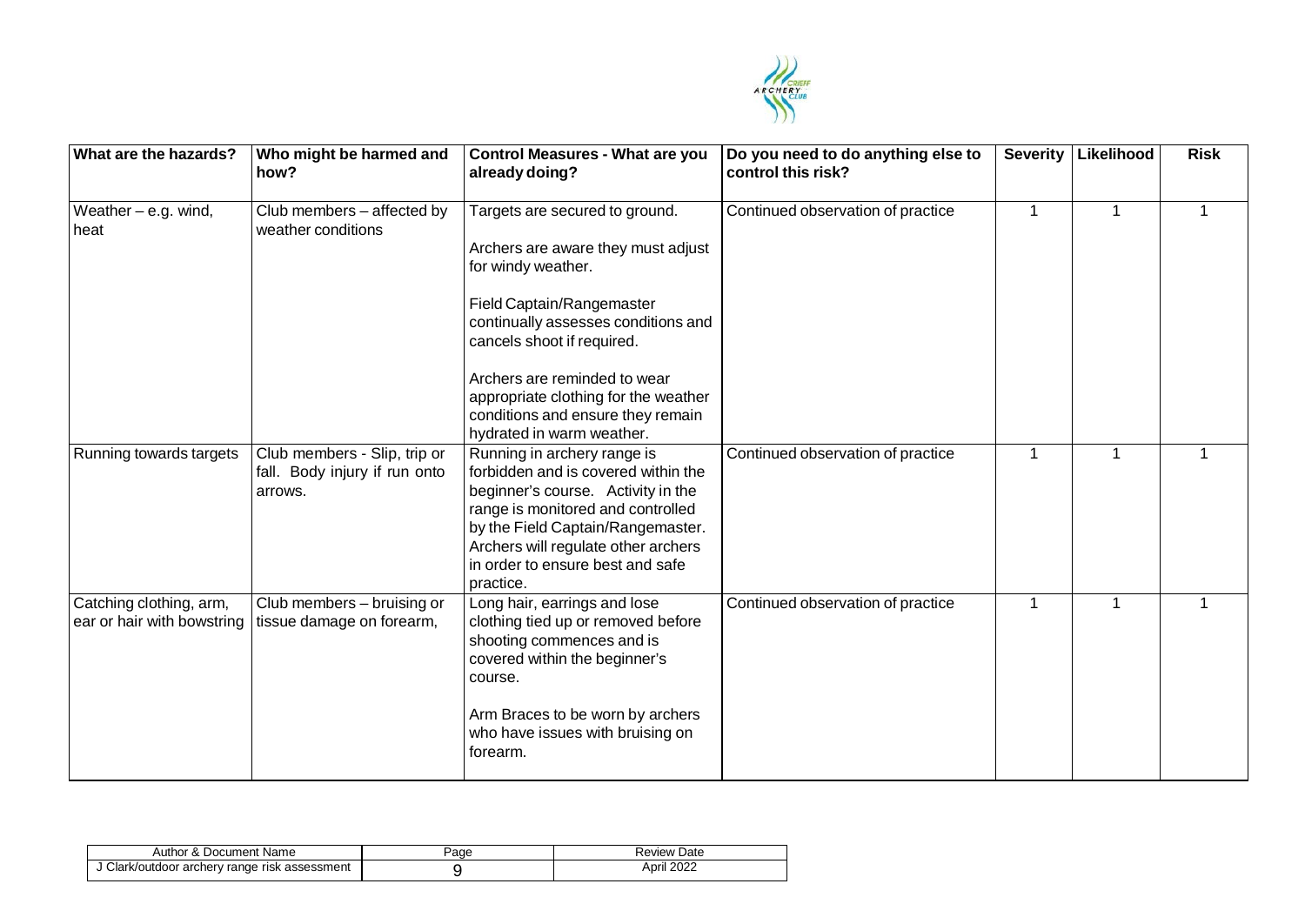

| What are the hazards?                                                 | Who might be harmed and<br>how?            | <b>Control Measures - What are you</b><br>already doing?                                                                                                                                                                                              | Do you need to do anything else to<br>control this risk? | <b>Severity</b> | Likelihood | <b>Risk</b> |
|-----------------------------------------------------------------------|--------------------------------------------|-------------------------------------------------------------------------------------------------------------------------------------------------------------------------------------------------------------------------------------------------------|----------------------------------------------------------|-----------------|------------|-------------|
| Walking into an arrow on<br>the ground that has not<br>hit the target | Club members - body injury                 | Covered within the beginner's<br>course. All archers trained to<br>approach targets from the side and<br>to observe the immediate ground<br>during the approach. Archers will<br>regulate other archers in order to<br>ensure best and safe practice. | Continued observation of practice                        | 3               | 1          | 3           |
| Walking into the knock<br>end of an arrow in the<br>boss              | Club members - body injury                 | Covered within the beginner's<br>course. All archers trained to<br>approach targets from the side and<br>to look behind them before<br>removing arrows from the target.                                                                               | Continued observation of practice                        | 3               | 1          | 3           |
| Standing in front of the<br>boss during arrow<br>removal              | Club members - body injury                 | Covered within the beginner's<br>course. All archers trained to stand<br>at side of boss.                                                                                                                                                             | Continued observation of practice                        | 3               | 1          | 3           |
| Falling whilst carrying<br>arrows                                     | Club members - body injury                 | Covered within the beginner's<br>course. All arrows are returned to<br>quiver before walking back to<br>shooting line.                                                                                                                                | Continued observation of practice                        | 3               | 1          | 3           |
| Arrows being lost or<br>unaccounted for                               | ALL - body injury                          | Covered within the beginner's<br>course. Metal Detectors are used<br>to find all arrows that have not hit<br>the target. Range would not be left<br>until all arrows are found.                                                                       | Continued observation of practice                        | 3               | 1          | 3           |
| A drawn bow being<br>pointed away from the<br>archery area            | ALL - Body injury from miss-<br>shot arrow | Covered within the beginner's<br>course. Archers will regulate other<br>archers in order to ensure best and<br>safe practice.                                                                                                                         | Continued observation of practice                        | 3               | 1          | 3           |

| Author & Document Name                      | 'aɑe | Review Date   |
|---------------------------------------------|------|---------------|
| Clark/outdoor archery range risk assessment |      | 2022<br>April |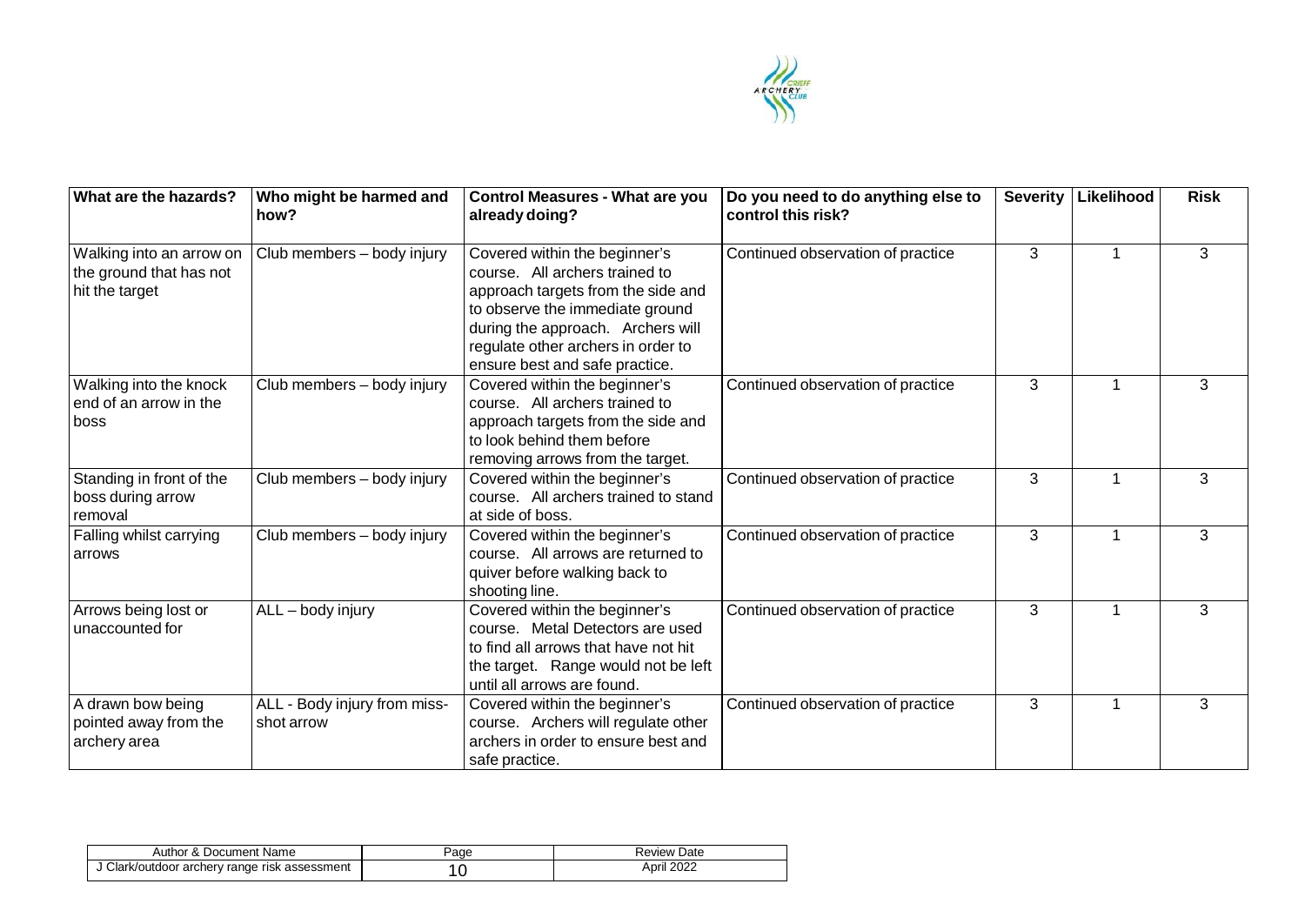

| What are the hazards?                                       | Who might be harmed and<br>how?                                                     | <b>Control Measures - What are you</b><br>already doing?                                                                                                                                                                                                                       | Do you need to do anything else to<br>control this risk? | <b>Severity</b> | Likelihood | <b>Risk</b>    |
|-------------------------------------------------------------|-------------------------------------------------------------------------------------|--------------------------------------------------------------------------------------------------------------------------------------------------------------------------------------------------------------------------------------------------------------------------------|----------------------------------------------------------|-----------------|------------|----------------|
| Bow strength too high for<br>archer                         | Club members - muscle<br>injury                                                     | Covered within the beginner's<br>course. Coaching and observation<br>in place. Archers will regulate<br>other archers in order to ensure<br>best and safe practice.                                                                                                            | Continued observation of practice                        | 2               |            | $\overline{2}$ |
| Distraction - noise or<br>sudden movements                  | Club members - difficulty in<br>concentration or in hearing<br>the whistle commands | Field Captain/Rangemaster will<br>control shooting via dynamic risk<br>assessment to ensure safety.                                                                                                                                                                            | Continued observation of practice                        |                 |            |                |
| Sun or lighting in the<br>eyes of the archer                | Club members - poor visual<br>awareness in the range                                | Covered within the beginner's<br>course and Archers know not to<br>shoot if they cannot see.<br>Placement of outdoor range has<br>taken potential for sun glare into<br>Archers will<br>consideration.<br>regulate other archers in order to<br>ensure best and safe practice. | Continued observation of practice                        |                 |            |                |
| Inadequate safety<br>clearance around the<br>shooting range | All - Body injury                                                                   | Outdoor range is marked to Archery<br>GB standards to ensure safety<br>zones and appropriate clearance is<br>in place.                                                                                                                                                         | Continued observation of practice                        | 3               |            | 3              |

SIGNED: Alex Cargill ( electronic signature ) DATE: 1/5/20

Name: Alexander Cargill

*N.B. Risk assessment to be reviewed at the start of each outdoor season.*

| Author & Document Name                        | 'age | Review Date |
|-----------------------------------------------|------|-------------|
| J Clark/outdoor archery range risk assessment |      | April 2022  |